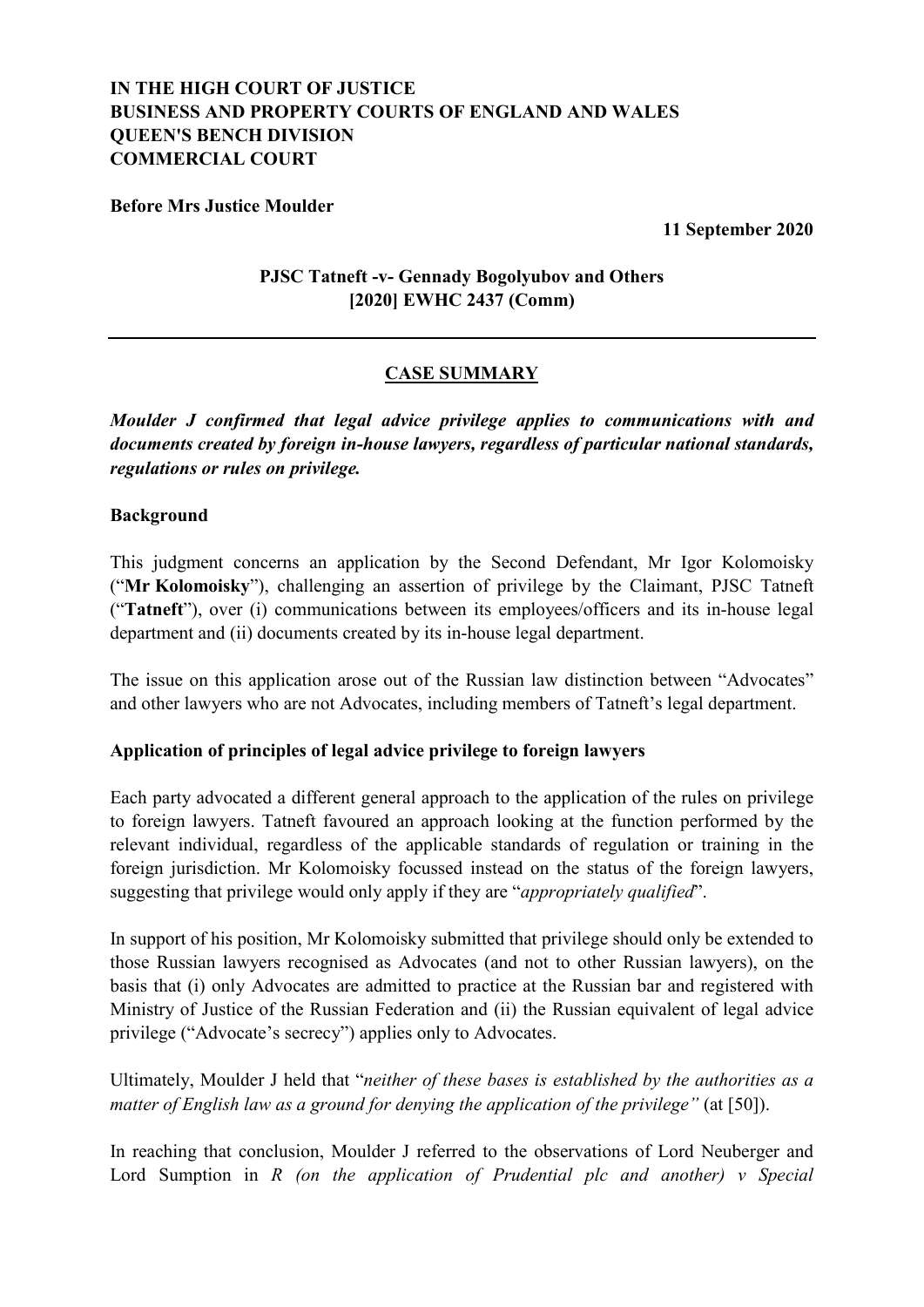*Commissioner of Income Tax* [2013] UKSC 1, confirming (at [45] and [126] respectively) that the court has approved the extension of legal advice privilege to foreign lawyers without regard to national standards or regulations. Similarly, the judgment in *In re Duncan*, *decd*  [1968] P 306 supports the functional approach, looking at whether the "*relationship of lawyer and client subsists*". The functional approach was also endorsed by Lord Sumption in his dissenting judgment in *Prudential* (at [123])*.*

Mr Kolomoisky relied on authorities (e.g. *Dadourian Group International Inc v Simms* [2008] EWHC 1784 (Ch)) suggesting that the lawyer should be qualified to practice in order for privilege to apply. However, Moulder J did not consider these authorities to be of assistance, as they were not concerned with foreign lawyers specifically. The authorities clearly recognise foreign lawyers as a separate category justifying a different, broader approach, which is said to be based on "*fairness, comity and convenience*" (per Lord Neuberger in *Prudential*, at [73]).

Moulder J therefore held that English law is only concerned with whether the individual is acting in the capacity or function of a lawyer; there is no additional requirement that they are *"appropriately qualified"* or recognised or regulated as a *"professional lawyer*" (at [57]).

As regards the relevance of Russian law principles of "Advocate's secrecy", Moulder J noted that a similar submission as to the relevance of foreign laws of privilege was made and rejected in *In re Duncan.* 

### **Application of principles of legal advice privilege to foreign in-house lawyers specifically**

Having accepted that, in principle, privilege is not limited to documents created by or communications with Advocates as recognised in Russian law, Moulder J turned to consider the specific position as regards foreign in-house lawyers.

Mr Kolomoisky further submitted that privilege should not be recognised in relation to Tatneft's in-house lawyers because (i) English in-house lawyers have to be regulated and have a practising certificate and (ii) in-house lawyers are paid employees and not independent.

The first of those submissions failed for the same reasons as set out above: the court will not investigate whether a foreign lawyer is regulated or registered (at [53]).

Moulder J observed that the second submission would apply equally to English in-house lawyers, who are paid employees and also effectively act only for one client, and has been firmly rejected in that context (*Alfred Crompton Amusement Machines Ltd v Customs and Excise Comrs (No 2)* [1972] 2 QB 102). This ground is not, therefore, a reason for denying the application of legal advice privilege to foreign in-house lawyers (at [56]).

In support of the conclusions above, Moulder J examined the possible consequences of accepting the position contended for by Mr Kolomoisky. Tatneft's Russian law expert evidence estimated that half of representatives in civil disputes in Russia are not Advocates. Mr Kolomoisky's position would therefore exclude a large proportion of Russian lawyers